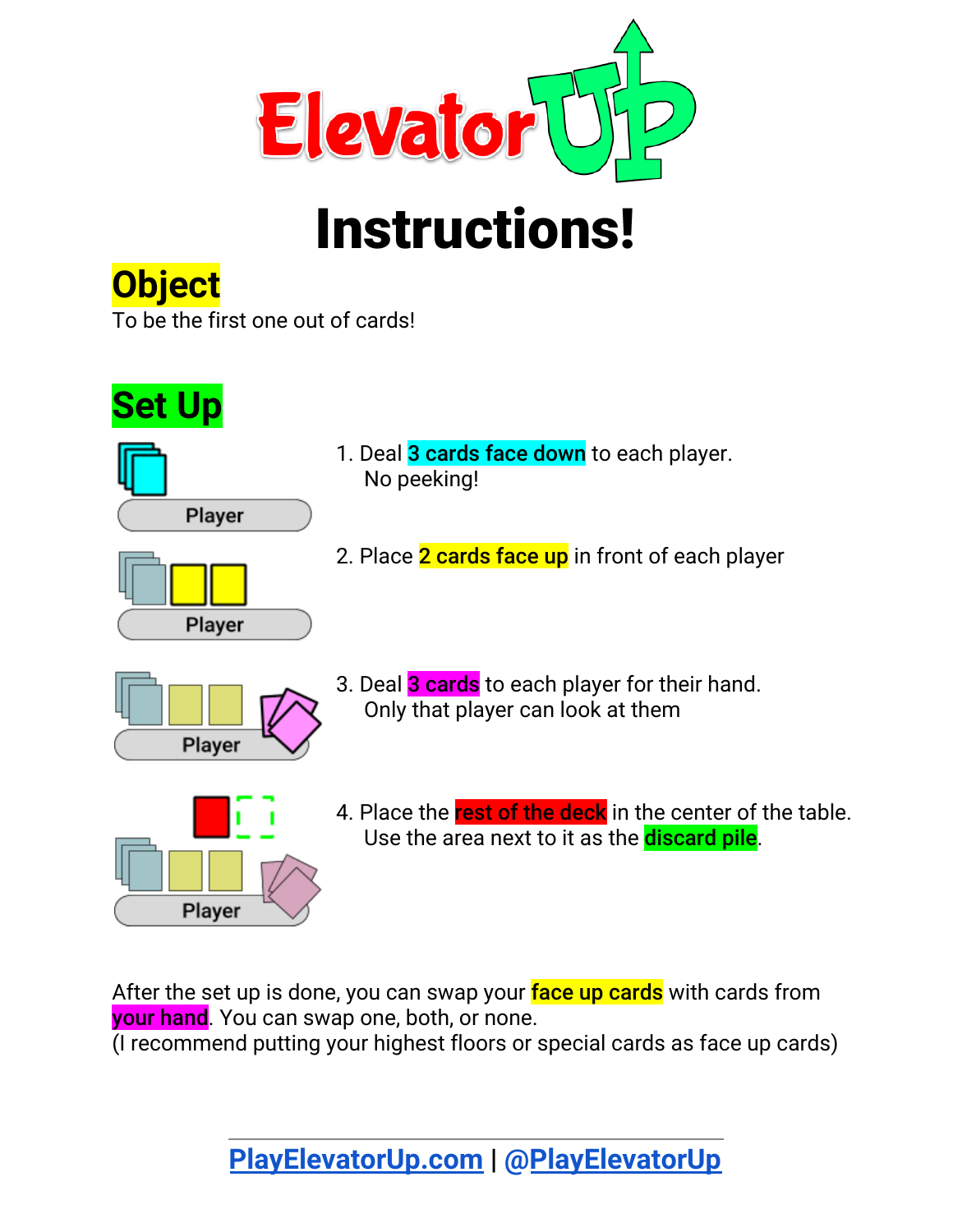# **Gameplay**

Set up (explained above) and decide who goes first.

At the start of your turn, discard a card from your hand that is either the same or a higher floor than the previously played card or a special card (explained below). If there is no previous card, you can discard anything!

If you have more than one of the same card, you can play them at the same time. And if all four cards of one floor are in the discard pile consecutively, then the discard pile is removed from gameplay and set aside. Whoever discarded the fourth card gets to go again.

If you do not have a special card or one that is a higher floor than the previous one, then you have to pick up the entire discard pile and add it to your hand.

You must keep at least 3 cards in your hand at all times. After you discard a card, replenish your hand from the deck. If you have more than 3 cards, you only need to replenish once you have less.

Once the deck runs out and you have no more cards in your hand, treat the face up cards as your hand, but leave them face up on the table. If you can't discard any, then you must pick up the discard pile and add it to your hand. You must discard all of your hand before continuing to play with your face up cards.

After you discarded both of your face up cards, you will play with your face down cards. But don't look at them just yet! When it is your turn, flip one of your face down cards onto the discard pile. If it is a special card or a higher floor than the previously played card, then shout YAY (optional) and continue playing. If it does not beat the previously played card, then you must pick up the discard pile and add it to your hand. You must discard all of the cards in your hand before continuing to play your face down cards.

The first player to get rid of all of their cards wins!!!